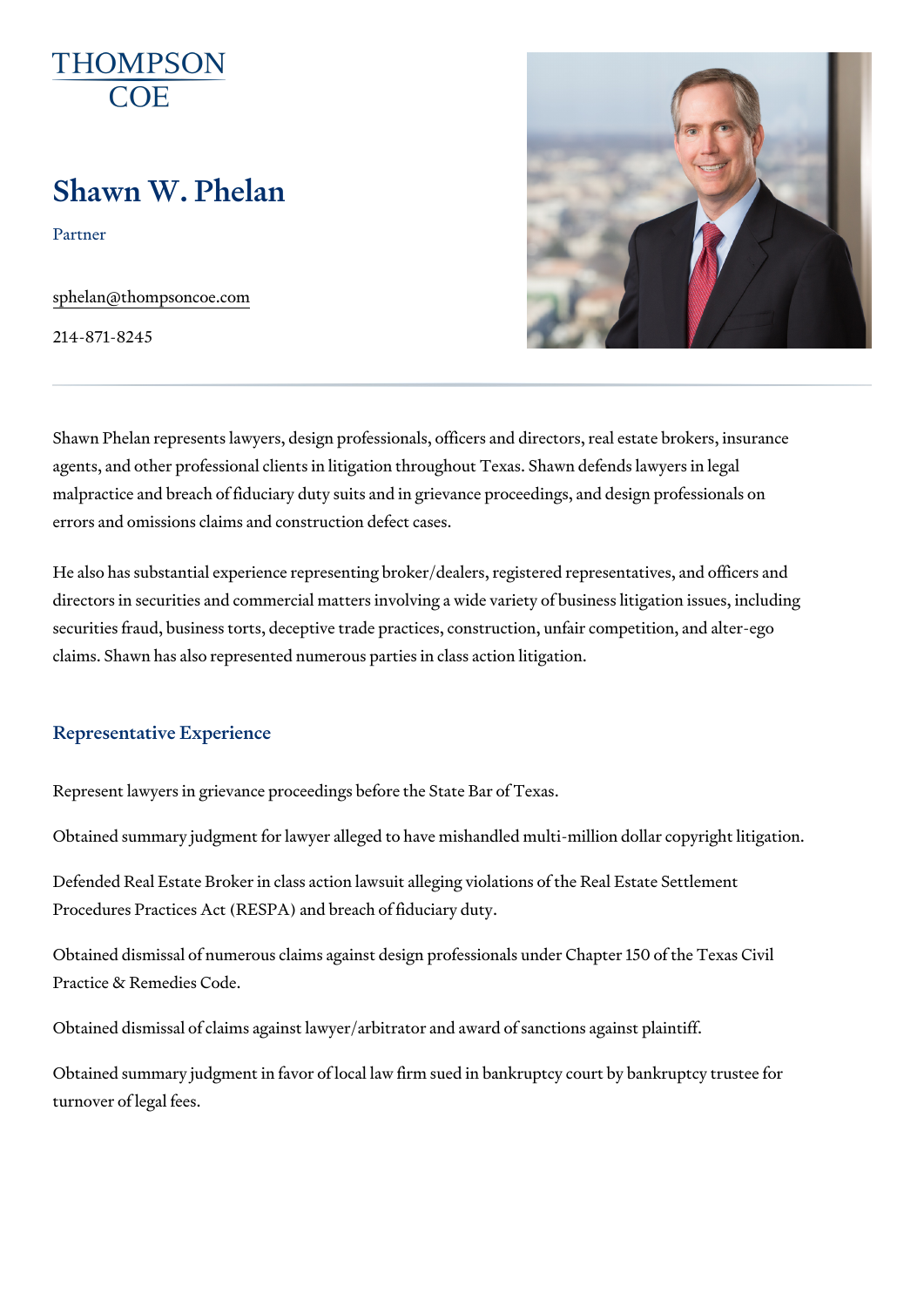Tried legal malpractice case against family law lawyer, resulting in no liab of outstanding fees.

Obtained summary judgment for civil engineer on claim asserted by homeow association for millions in damages as a result of alleged defective retaini

Tried legal malpractice case against lawyer alleged to have committed mal where jury returned a verdict substantially below plaintiff s last settlemen

Represent parties in copyright and trade names disputes relating to design

Obtained summary judgment for immigration lawyer alleged to have commit of her clients immigration application.

Represent fee attorneys and lawyers in claims asserted by lenders involve

Represented national architectural firm in lawsuit involving the design of I

Obtained summary judgment for plaintiffs employment lawyer who was sued employment discrimination claim.

Obtained dismissal of lawsuit against North Carolina architect in Texas ba jurisdiction.

Obtained dismissal of grievance alleging family law lawyer mishandled lega disciplinary rules.

Obtained dismissal of suit on behalf of structural engineer sued for errors system.

### Awards & Recognition

MARTINDALE HUBBELL AV Peer Review Rated

### Related Services

[Constru](https://www.thompsoncoe.com/people/shawn-w-phelan/)ction

[Professional](https://www.thompsoncoe.com/people/shawn-w-phelan/) Liability

Publications & Speaking Engagements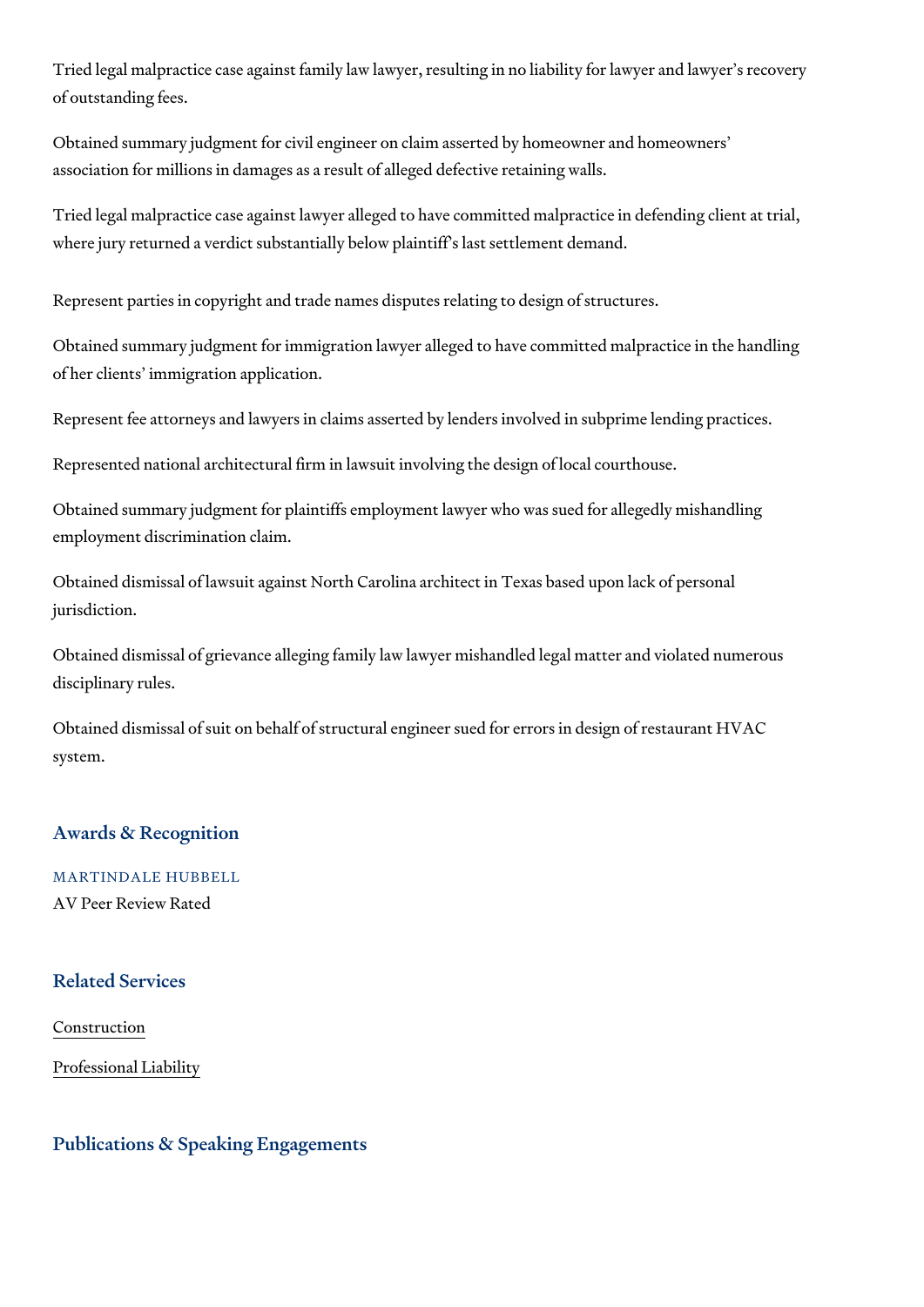### "Overview of Contract Law"

Legal Issues for Texas Civil Engineers seminar 2016

### Mock Mediation

Hanover Insurance at the A/E ProNet Spring Meeting 2015

### "The Tripartite Relationship: What Is It? The Relationship Between The Insurer, Insured, And Defense Counsel"

Texas Litigation Update 2014

"Ethics in Business Litigation" Business Disputes seminar, Texas Bar CLE. 2013

"Adopting Strategies to Minimize Liability Exposure"

Minimizing Engineering Liability Exposure seminar 2012

### "Protect Yourself at All Times: Words Every Fighter and Lawyer Should Follow"

Advanced Consumer Law Course 2011

### Design Professional liability issues and recent Texas case law affecting architects and engineers

Loss Prevention & Risk Management Seminar, McLaughlin Brunson Insurance Agency 2011

### "Avoiding and Defending a Malpractice Suit—Welcome to the Real World"

Advanced Family Law Course 2008

# "Avoiding Bad Faith and Responding to Stowers Demands"

Fireman's Fund Insurance Company 2007

# Case study presentation

Texas Society of Architects Annual Convention 2006

# "Ethical Consideration and Legal Malpractice Prevention in Litigation"

Plano Bar Association 2004

"Pitfalls Under the Texas Securities Act"